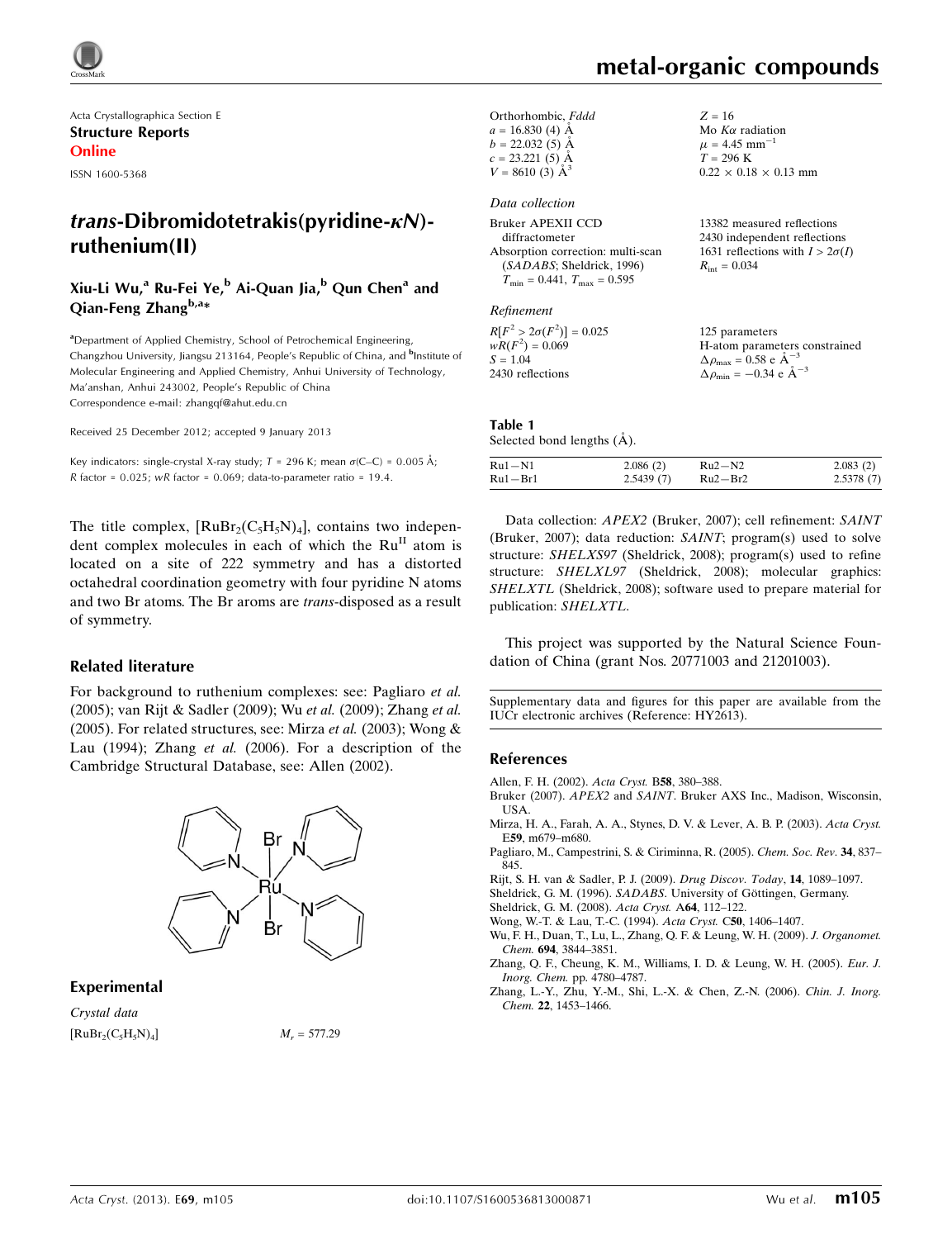# **supporting information**

*Acta Cryst.* (2013). E**69**, m105 [doi:10.1107/S1600536813000871]

# *trans***-Dibromidotetrakis(pyridine-***κN***)ruthenium(II)**

# **Xiu-Li Wu, Ru-Fei Ye, Ai-Quan Jia, Qun Chen and Qian-Feng Zhang**

### **S1. Comment**

Coordination chemistry of ruthenium complexes has been studied in last few decades because of their versatile and diverse applications in molecular catalysis (Pagliaro *et al.*, 2005) and bioinorganic chemistry (van Rijt & Sadler, 2009). As part of our long-standing interest in the ruthenium complexes with *σ*-donor ligands such as thiolate, pyridine and phosphine (Zhang *et al.*, 2005), we have investigated the reactivity of the starting ruthenium compounds such as  $RuCl<sub>2</sub>(PPh<sub>3</sub>)<sub>3</sub>$ , RuHCl(CO)(PPh<sub>3</sub>)<sub>3</sub> and RuCl<sub>2</sub>(dmso)<sub>4</sub> (dmso = dimethyl sulfoxide) with mono-, bi- and poly-dentate ligands (Wu *et al.*, 2009). Here we report the crystal structure of the mononuclear ruthenium(II) complex.

In the title complex, there are two independent complex molecules with a perpendicular arrangement. Each  $Ru<sup>II</sup>$  atom is located on a 222 symmetry. No significant differences in bonding parameters between these two molecules are found. One of the molecular structures is depicted in Fig. 1. The coordination geometry of the  $Ru<sup>II</sup>$  atom is octahedral with four pyridine N atoms and two Br atoms. The Ru—N bond lengths (Table 1) are in the range of those found in related structures of ruthenium(II) complexes retrieved from the Cambridge Structural Database (Allen, 2002). The Ru—Br bond lengths are comparable to those reported in other ruthenium(II)-bromide complexes such as  $[Ru_2Br_2(pz)(py)_8]$  $[PF_6]_2.2DMF$  (pz = pyrazine, py = pyridine) [av. 2.5524 (4) Å] (Mirza *et al.*, 2003) and *trans*-[RuBr(py)<sub>4</sub>C(CN)<sub>3</sub>] [2.5453 (12) Å] (Zhang *et al.*, 2006). Two Br atoms are trans disposed as indicated by the Br—Ru—Br bond angle of 180°, as a result of symmetry requirements. Similar case was found in analogous complex *trans*-[RuCl<sub>2</sub>(py)<sub>4</sub>] (Wong & Lau, 1994).

### **S2. Experimental**

To a THF solution (10 ml) of RuCl<sub>2</sub>(DMSO)<sub>4</sub> (97 mg, 0.2 mmol) was added pyridine (63 mg, 0.8 mmol) and Br<sub>2</sub> (32 mg, 0.2 mmol) under a nitrogen atmosphere. The reaction mixture was refluxed for 2 h, developing red. The solvent was evaporated in vacuo and the residue was washed with hexane. Recrystallization from  $CH_2Cl_2$ /hexane afforded red crystals of the title complex within two days (yield: 75 mg, 65 % based on Ru). Analysis, calculated for  $C_{20}H_{20}Br_2N_4Ru$ : C 41.61, H 3.49, N 9.70%; found: C 41.53, H 3.44, N 9.63%.

### **S3. Refinement**

H atoms were placed in geometrically idealized positions and refined as riding atoms, with  $C-H = 0.93 \text{ Å}$  and with  $U_{\text{iso}}(H) = 1.2 U_{\text{eq}}(C)$ .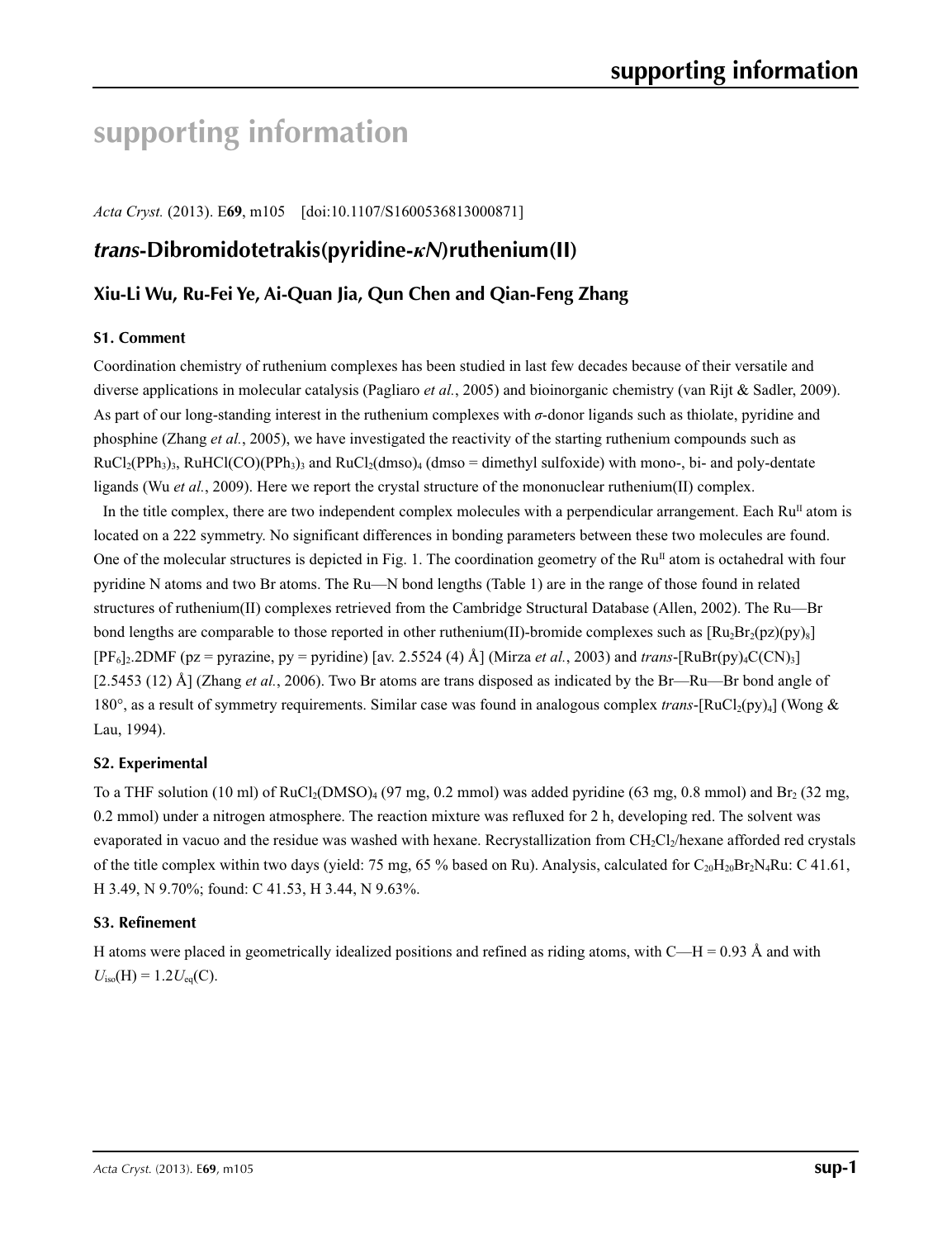

## **Figure 1**

The molecular structure of the title compound, showing one of the two independent molecules. Displacement ellipsoids are drawn at the 50% probability level. [Symmetry codes: (A) x, 1/4-y, 1/4-z; (B) 1/4-x, y, 1/4-z; (C) 1/4-x, 1/4-y, z.]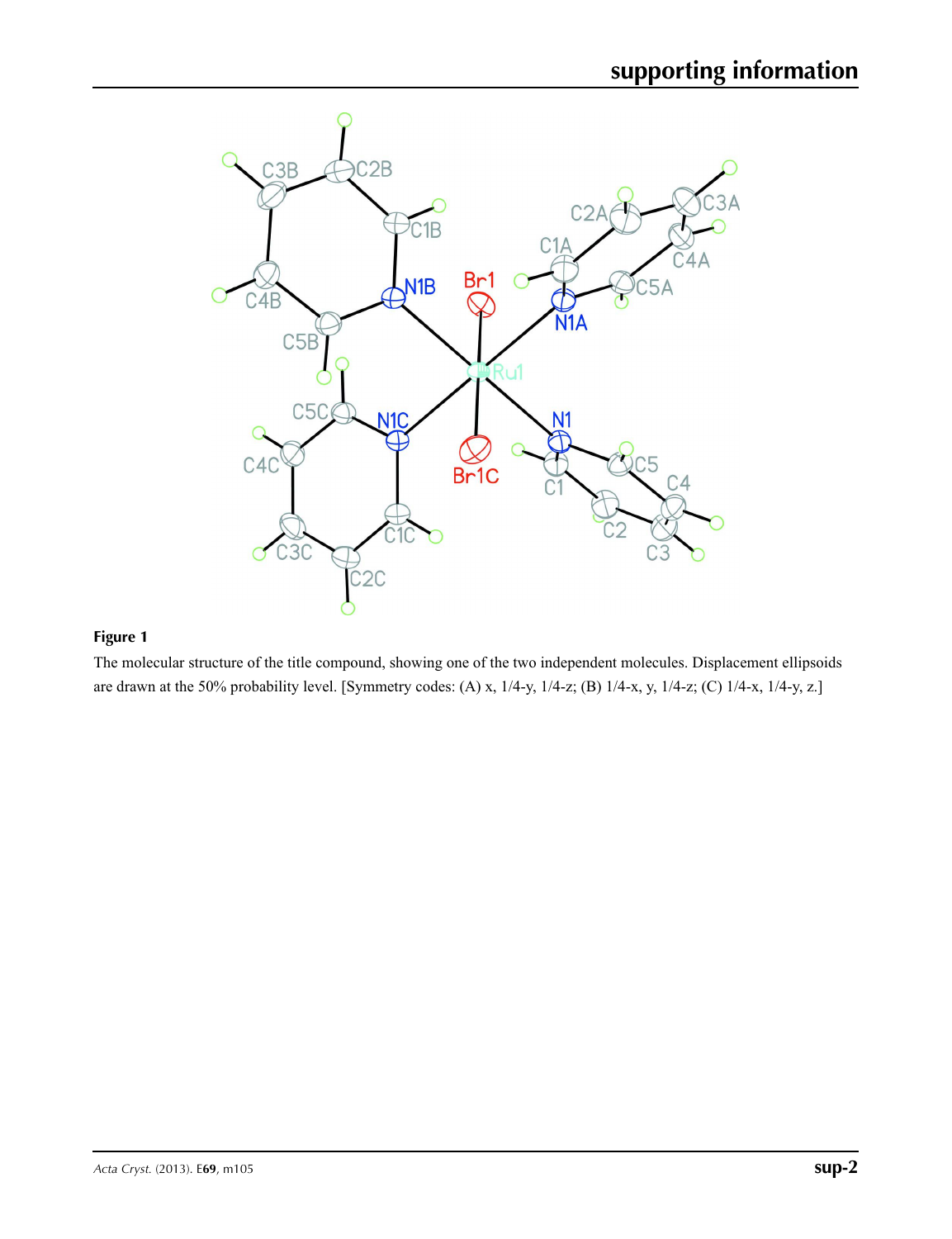

### **Figure 2**

Packing diagram of the title compound in a unit cell, viewed along the *c* axis.

#### *trans***-Dibromidotetrakis(pyridine-***κN***)ruthenium(II)**

*Crystal data*

 $[RuBr_2(C_5H_5N)_4]$  $M_r = 577.29$ Orthorhombic, *Fddd* Hall symbol: -F 2uv 2vw  $a = 16.830(4)$  Å  $b = 22.032(5)$  Å  $c = 23.221(5)$  Å  $V = 8610(3)$  Å<sup>3</sup>  $Z = 16$ 

#### *Data collection*

| Bruker APEXII CCD                        | 13382 mea                         |
|------------------------------------------|-----------------------------------|
| diffractometer                           | $2430$ indep                      |
| Radiation source: fine-focus sealed tube | 1631 reflec                       |
| Graphite monochromator                   | $R_{\text{int}} = 0.034$          |
| $\varphi$ and $\omega$ scans             | $\theta_{\rm max} = 27.5^{\circ}$ |
| Absorption correction: multi-scan        | $h = -21 \rightarrow 2$           |
| (SADABS; Sheldrick, 1996)                | $k = -28 \rightarrow 2$           |
| $T_{\min} = 0.441$ , $T_{\max} = 0.595$  | $l = -29 \rightarrow 20$          |

 $F(000) = 4512$ *D*<sub>x</sub> = 1.781 Mg m<sup>-3</sup> Mo *Kα* radiation, *λ* = 0.71073 Å Cell parameters from 2149 reflections  $\theta = 2.2 - 26.4^{\circ}$  $\mu$  = 4.45 mm<sup>-1</sup>  $T = 296$  K Block, red  $0.22 \times 0.18 \times 0.13$  mm

sured reflections endent reflections tions with  $I > 2\sigma(I)$  $\degree$ ,  $\theta_{\min} = 3.0^{\circ}$ *h* = −21→21 *k* = −28→28  $\frac{1}{6}$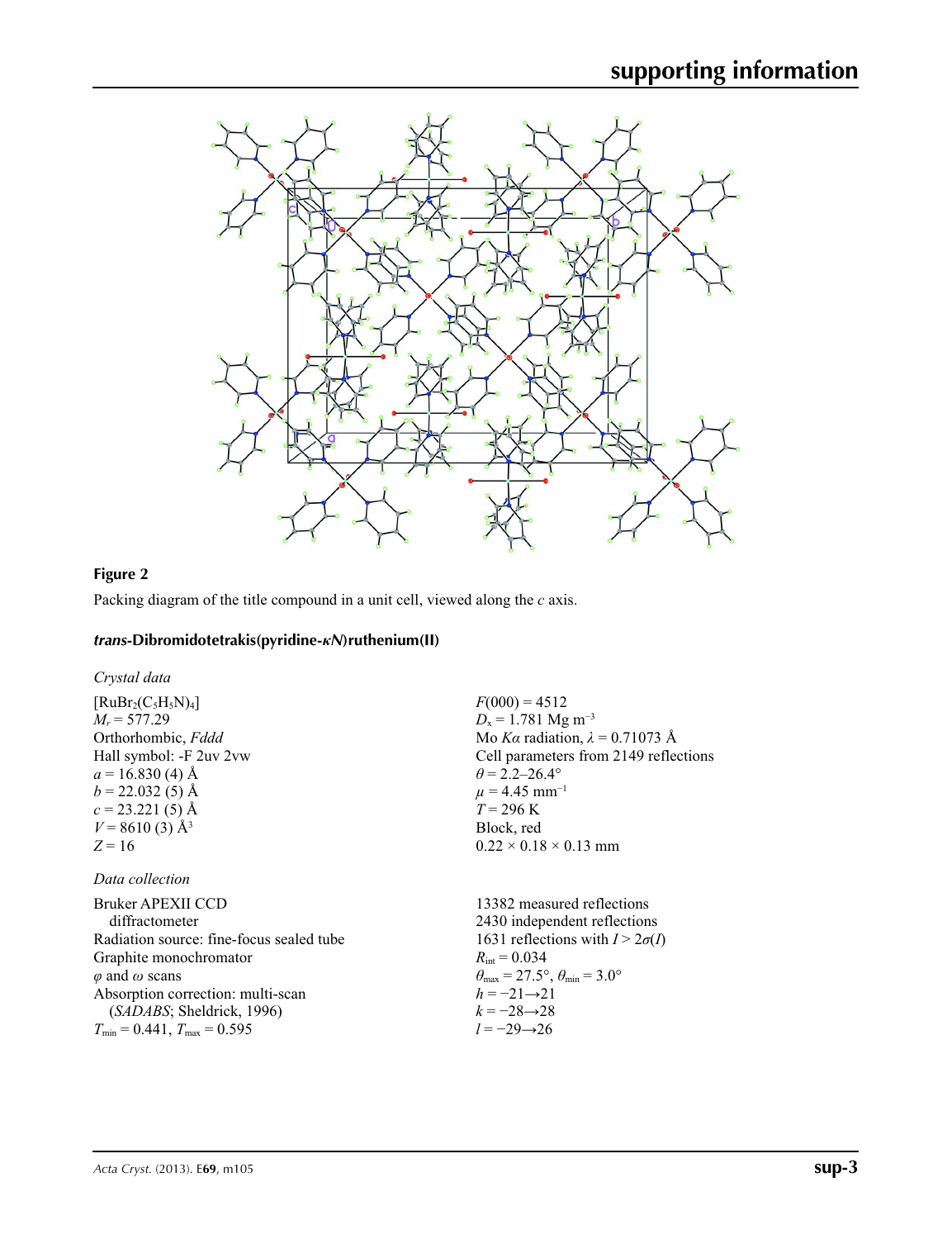*Refinement*

| Refinement on $F^2$                             | Secondary atom site location: difference Fourier          |
|-------------------------------------------------|-----------------------------------------------------------|
| Least-squares matrix: full                      | map                                                       |
| $R[F^2 > 2\sigma(F^2)] = 0.025$                 | Hydrogen site location: inferred from                     |
| $wR(F^2) = 0.069$                               | neighbouring sites                                        |
| $S = 1.04$                                      | H-atom parameters constrained                             |
| 2430 reflections                                | $w = 1/[\sigma^2(F_0^2) + (0.0292P)^2 + 11.6805P]$        |
| 125 parameters                                  | where $P = (F_o^2 + 2F_c^2)/3$                            |
| 0 restraints                                    | $(\Delta/\sigma)_{\text{max}}$ < 0.001                    |
| Primary atom site location: structure-invariant | $\Delta\rho_{\text{max}} = 0.58 \text{ e A}^{-3}$         |
| direct methods                                  | $\Delta\rho_{\rm min} = -0.34 \text{ e } \text{\AA}^{-3}$ |
|                                                 |                                                           |

#### *Special details*

**Geometry**. All esds (except the esd in the dihedral angle between two l.s. planes) are estimated using the full covariance matrix. The cell esds are taken into account individually in the estimation of esds in distances, angles and torsion angles; correlations between esds in cell parameters are only used when they are defined by crystal symmetry. An approximate (isotropic) treatment of cell esds is used for estimating esds involving l.s. planes.

**Refinement**. Refinement of  $F^2$  against ALL reflections. The weighted R-factor wR and goodness of fit S are based on  $F^2$ , conventional R-factors R are based on F, with F set to zero for negative  $F^2$ . The threshold expression of  $F^2 > 2 \text{sigma}(F^2)$  is used only for calculating R-factors(gt) etc. and is not relevant to the choice of reflections for refinement. R-factors based on  $F<sup>2</sup>$  are statistically about twice as large as those based on F, and R- factors based on ALL data will be even larger.

*Fractional atomic coordinates and isotropic or equivalent isotropic displacement parameters (Å2 )*

|                 | $\mathcal{X}$  | $\mathcal{Y}$ | z            | $U_{\rm iso}*/U_{\rm eq}$ |  |
|-----------------|----------------|---------------|--------------|---------------------------|--|
| Ru1             | 0.1250         | 0.1250        | 0.1250       | 0.03562(11)               |  |
| Ru <sub>2</sub> | 0.6250         | 0.1250        | 0.1250       | 0.03634(11)               |  |
| Br1             | 0.1250         | 0.009537(19)  | 0.1250       | 0.05758(14)               |  |
| Br <sub>2</sub> | 0.6250         | 0.1250        | 0.015713(18) | 0.06143(15)               |  |
| N1              | 0.03782(12)    | 0.12460(9)    | 0.18885(9)   | 0.0409(5)                 |  |
| N2              | 0.71241(13)    | 0.19195(10)   | 0.12552(9)   | 0.0428(5)                 |  |
| C1              | $-0.02375(16)$ | 0.08600(14)   | 0.18763(12)  | 0.0513(7)                 |  |
| H1              | $-0.0280$      | 0.0594        | 0.1567       | $0.062*$                  |  |
| C <sub>2</sub>  | $-0.08052(18)$ | 0.08388(16)   | 0.22953(14)  | 0.0643(9)                 |  |
| H2              | $-0.1223$      | 0.0564        | 0.2268       | $0.077*$                  |  |
| C <sub>3</sub>  | $-0.0757(2)$   | 0.12230(16)   | 0.27562(15)  | 0.0664(9)                 |  |
| H <sub>3</sub>  | $-0.1137$      | 0.1216        | 0.3047       | $0.080*$                  |  |
| C4              | $-0.01284(18)$ | 0.16198(15)   | 0.27768(13)  | 0.0565(8)                 |  |
| H <sub>4</sub>  | $-0.0077$      | 0.1887        | 0.3084       | $0.068*$                  |  |
| C <sub>5</sub>  | 0.04201(16)    | 0.16198(13)   | 0.23442(11)  | 0.0463(6)                 |  |
| H <sub>5</sub>  | 0.0842         | 0.1891        | 0.2366       | $0.056*$                  |  |
| C6              | 0.77437(16)    | 0.19016(13)   | 0.16161(13)  | 0.0513(7)                 |  |
| H <sub>6</sub>  | 0.7783         | 0.1577        | 0.1870       | $0.062*$                  |  |
| C7              | 0.83202(18)    | 0.23371(16)   | 0.16297(15)  | 0.0655(9)                 |  |
| H7              | 0.8740         | 0.2304        | 0.1888       | $0.079*$                  |  |
| C8              | 0.8280(2)      | 0.28178(15)   | 0.12661(16)  | 0.0721(10)                |  |
| H8              | 0.8670         | 0.3117        | 0.1269       | $0.086*$                  |  |
| C9              | 0.76494(19)    | 0.28493(15)   | 0.08948(16)  | 0.0656(9)                 |  |
| H9              | 0.7601         | 0.3175        | 0.0642       | $0.079*$                  |  |
| C10             | 0.70898(16)    | 0.23981(13)   | 0.08982(13)  | 0.0509(7)                 |  |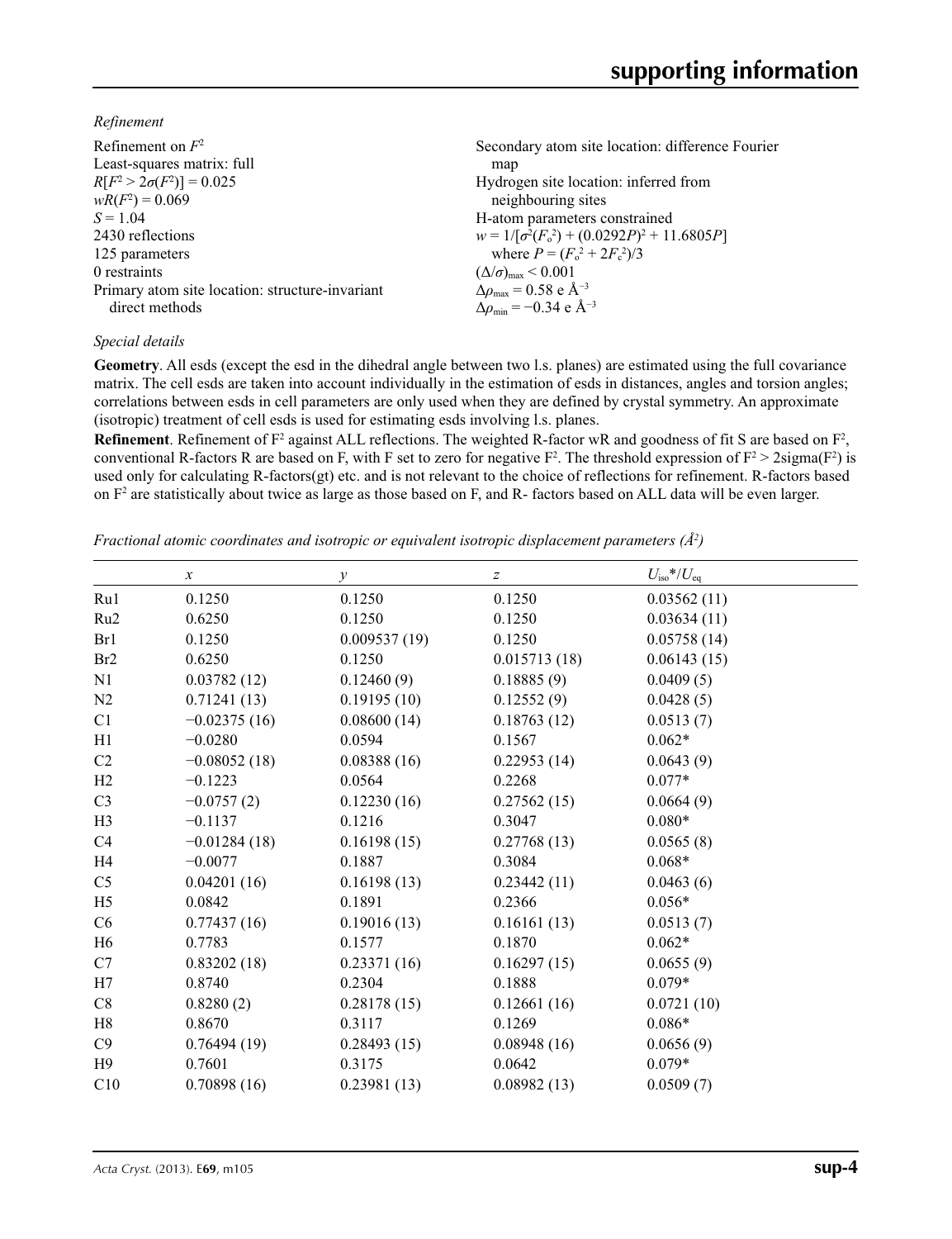# **supporting information**

| H10            | 0.6667                                 | 0.2424     |                         | 0.0642        | $0.061*$      |               |  |
|----------------|----------------------------------------|------------|-------------------------|---------------|---------------|---------------|--|
|                | Atomic displacement parameters $(A^2)$ |            |                         |               |               |               |  |
|                | $U^{11}$                               | $U^{22}$   | $\mathcal{L}^{\beta 3}$ | $U^{12}$      | $U^{13}$      | $U^{23}$      |  |
| Ru1            | 0.0287(2)                              | 0.0399(2)  | 0.0383(2)               | 0.000         | 0.000         | 0.000         |  |
| Ru2            | 0.0285(2)                              | 0.0431(2)  | 0.0374(2)               | 0.000         | 0.000         | 0.000         |  |
| Br1            | 0.0600(3)                              | 0.0459(2)  | 0.0668(3)               | 0.000         | $-0.0158(2)$  | 0.000         |  |
| Br2            | 0.0616(3)                              | 0.0806(3)  | 0.0421(2)               | $-0.0070(2)$  | 0.000         | 0.000         |  |
| N1             | 0.0331(11)                             | 0.0465(12) | 0.0430(12)              | $-0.0042(10)$ | $-0.0006(9)$  | 0.0007(10)    |  |
| N2             | 0.0326(11)                             | 0.0461(12) | 0.0497(13)              | 0.0005(9)     | $-0.0006(10)$ | 0.0022(11)    |  |
| C <sub>1</sub> | 0.0398(15)                             | 0.0614(18) | 0.0526(17)              | $-0.0119(14)$ | $-0.0014(13)$ | 0.0002(14)    |  |
| C2             | 0.0449(18)                             | 0.081(2)   | 0.067(2)                | $-0.0174(16)$ | 0.0047(15)    | 0.0060(18)    |  |
| C <sub>3</sub> | 0.0495(18)                             | 0.091(2)   | 0.0590(19)              | $-0.0018(18)$ | 0.0172(15)    | 0.0106(18)    |  |
| C4             | 0.0482(17)                             | 0.072(2)   | 0.0490(17)              | 0.0020(15)    | 0.0079(13)    | $-0.0041(15)$ |  |
| C <sub>5</sub> | 0.0392(15)                             | 0.0486(16) | 0.0512(17)              | $-0.0019(12)$ | 0.0030(12)    | $-0.0028(13)$ |  |
| C <sub>6</sub> | 0.0382(15)                             | 0.0530(17) | 0.0627(19)              | 0.0023(13)    | $-0.0086(14)$ | $-0.0006(14)$ |  |
| C7             | 0.0407(17)                             | 0.068(2)   | 0.088(2)                | $-0.0039(15)$ | $-0.0146(17)$ | $-0.0092(18)$ |  |
| C8             | 0.0504(19)                             | 0.053(2)   | 0.112(3)                | $-0.0150(15)$ | $-0.001(2)$   | $-0.004(2)$   |  |
| C9             | 0.0528(19)                             | 0.056(2)   | 0.088(2)                | $-0.0023(15)$ | 0.0069(18)    | 0.0133(18)    |  |
| C10            | 0.0380(15)                             | 0.0549(18) | 0.0597(18)              | $-0.0009(13)$ | 0.0018(13)    | 0.0077(14)    |  |

# *Geometric parameters (Å, º)*

| $Ru1-M1$ <sup>i</sup>                | 2.086(2)   | Cl <sub>–H1</sub> | 0.9300     |
|--------------------------------------|------------|-------------------|------------|
| $Ru1 - N1$ <sup>ii</sup>             | 2.086(2)   | $C2-C3$           | 1.367(5)   |
| $Ru1 - N1$                           | 2.086(2)   | $C2-H2$           | 0.9300     |
| Ru1-N1iii                            | 2.086(2)   | $C3-C4$           | 1.373(4)   |
| $Ru1$ — $Br1$                        | 2.5439(7)  | $C3-H3$           | 0.9300     |
| $Ru1$ — $Br1$ <sup>ii</sup>          | 2.5439(7)  | $C4 - C5$         | 1.364(4)   |
| $Ru2-M2iv$                           | 2.083(2)   | $C4 - H4$         | 0.9300     |
| $Ru2-M2$                             | 2.083(2)   | $C5 - H5$         | 0.9300     |
| $Ru2-M2i$                            | 2.083(2)   | $C6 - C7$         | 1.365(4)   |
| $Ru2-M2v$                            | 2.083(2)   | $C6 - H6$         | 0.9300     |
| $Ru2$ — $Br2$                        | 2.5378(7)  | $C7-C8$           | 1.356(5)   |
| $Ru2$ — $Br2$ <sup>v</sup>           | 2.5378(7)  | $C7 - H7$         | 0.9300     |
| $N1 - C1$                            | 1.341(3)   | $C8-C9$           | 1.370(5)   |
| $N1 - C5$                            | 1.343(3)   | $C8 - H8$         | 0.9300     |
| $N2-C6$                              | 1.339(3)   | $C9 - C10$        | 1.369(4)   |
| $N2 - C10$                           | 1.342(3)   | $C9 - H9$         | 0.9300     |
| $C1-C2$                              | 1.365(4)   | $C10 - H10$       | 0.9300     |
| $N1^i$ -Ru $1$ -N $1^i$              | 179.52(12) | $C6 - N2 - C10$   | 116.3(2)   |
| $N1^i$ —Ru $1$ —N $1$                | 90.60(12)  | $C6 - N2 - Ru2$   | 122.20(18) |
| $N1^{ii}$ -Ru1-N1                    | 89.40 (12) | $C10 - N2 - Ru2$  | 121.48(18) |
| $N1^i$ -Ru $1$ -N $1$ <sup>iii</sup> | 89.40 (12) | $N1-C1-C2$        | 123.2(3)   |
| $N1^{ii}$ —Ru $1$ —N $1^{iii}$       | 90.60(12)  | $N1-C1-H1$        | 118.4      |
| $N1 - Ru1 - N1$ iii                  | 179.52(12) | $C2-C1-H1$        | 118.4      |